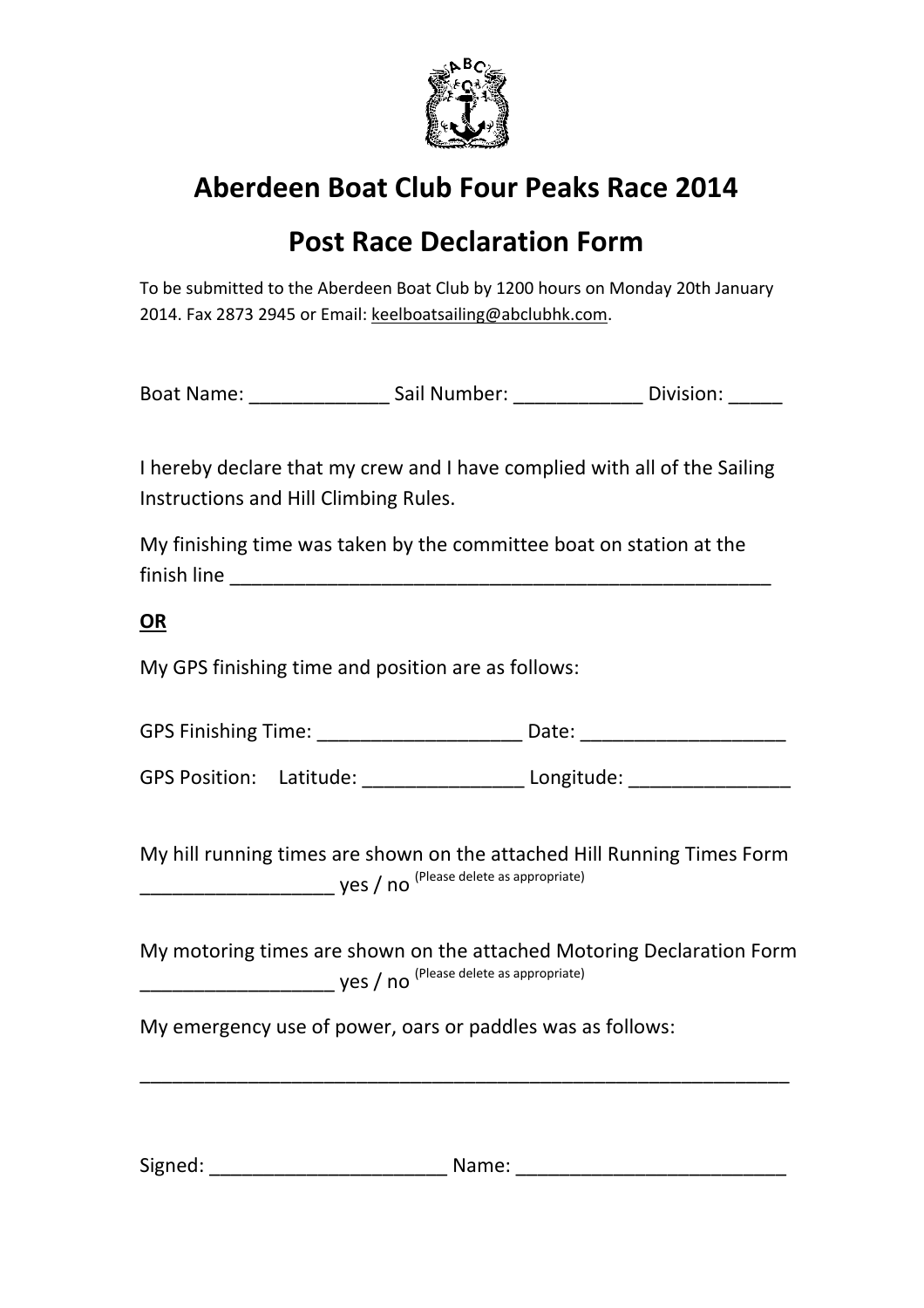

#### **Division A Hill Running Times**

To be submitted to the Aberdeen Boat Club by 1200 hours on Monday 20<sup>st</sup> January 2014. Fax 2873 2945 or Email: keelboatsailing@abclubhk.com.

Boat Name: et al. 2010 and the Sail Number:  $\sim$  Sail Number:

| <b>Runner's Name</b>           | <b>LET GO GPS Time</b><br>Defined as time in<br>minutes and seconds<br>when the last member of<br>a departing shore party<br>lets go of the boat | <b>HANDS ON GPS Time</b><br>Defined as time when<br>the first member of the<br>returning shore party<br>touches the boat | <b>Time Taken</b><br>(hh.mm.ss) |  |  |  |  |
|--------------------------------|--------------------------------------------------------------------------------------------------------------------------------------------------|--------------------------------------------------------------------------------------------------------------------------|---------------------------------|--|--|--|--|
|                                | Ma On Shan (Div A)                                                                                                                               |                                                                                                                          |                                 |  |  |  |  |
|                                |                                                                                                                                                  |                                                                                                                          |                                 |  |  |  |  |
|                                |                                                                                                                                                  |                                                                                                                          |                                 |  |  |  |  |
|                                |                                                                                                                                                  |                                                                                                                          |                                 |  |  |  |  |
|                                |                                                                                                                                                  |                                                                                                                          |                                 |  |  |  |  |
|                                |                                                                                                                                                  |                                                                                                                          |                                 |  |  |  |  |
|                                | Violet Hill (Div A)                                                                                                                              |                                                                                                                          |                                 |  |  |  |  |
|                                |                                                                                                                                                  |                                                                                                                          |                                 |  |  |  |  |
|                                |                                                                                                                                                  |                                                                                                                          |                                 |  |  |  |  |
|                                |                                                                                                                                                  |                                                                                                                          |                                 |  |  |  |  |
|                                |                                                                                                                                                  |                                                                                                                          |                                 |  |  |  |  |
|                                | Lantau Peak times will be taken at Lantau Gate                                                                                                   |                                                                                                                          |                                 |  |  |  |  |
| <b>Mount Stenhouse (Div A)</b> |                                                                                                                                                  |                                                                                                                          |                                 |  |  |  |  |
|                                |                                                                                                                                                  |                                                                                                                          |                                 |  |  |  |  |
|                                |                                                                                                                                                  |                                                                                                                          |                                 |  |  |  |  |
|                                |                                                                                                                                                  |                                                                                                                          |                                 |  |  |  |  |
|                                |                                                                                                                                                  |                                                                                                                          |                                 |  |  |  |  |

Signed: \_\_\_\_\_\_\_\_\_\_\_\_\_\_\_\_\_\_\_\_\_\_\_\_\_ Name: \_\_\_\_\_\_\_\_\_\_\_\_\_\_\_\_\_\_\_\_\_\_\_\_\_\_\_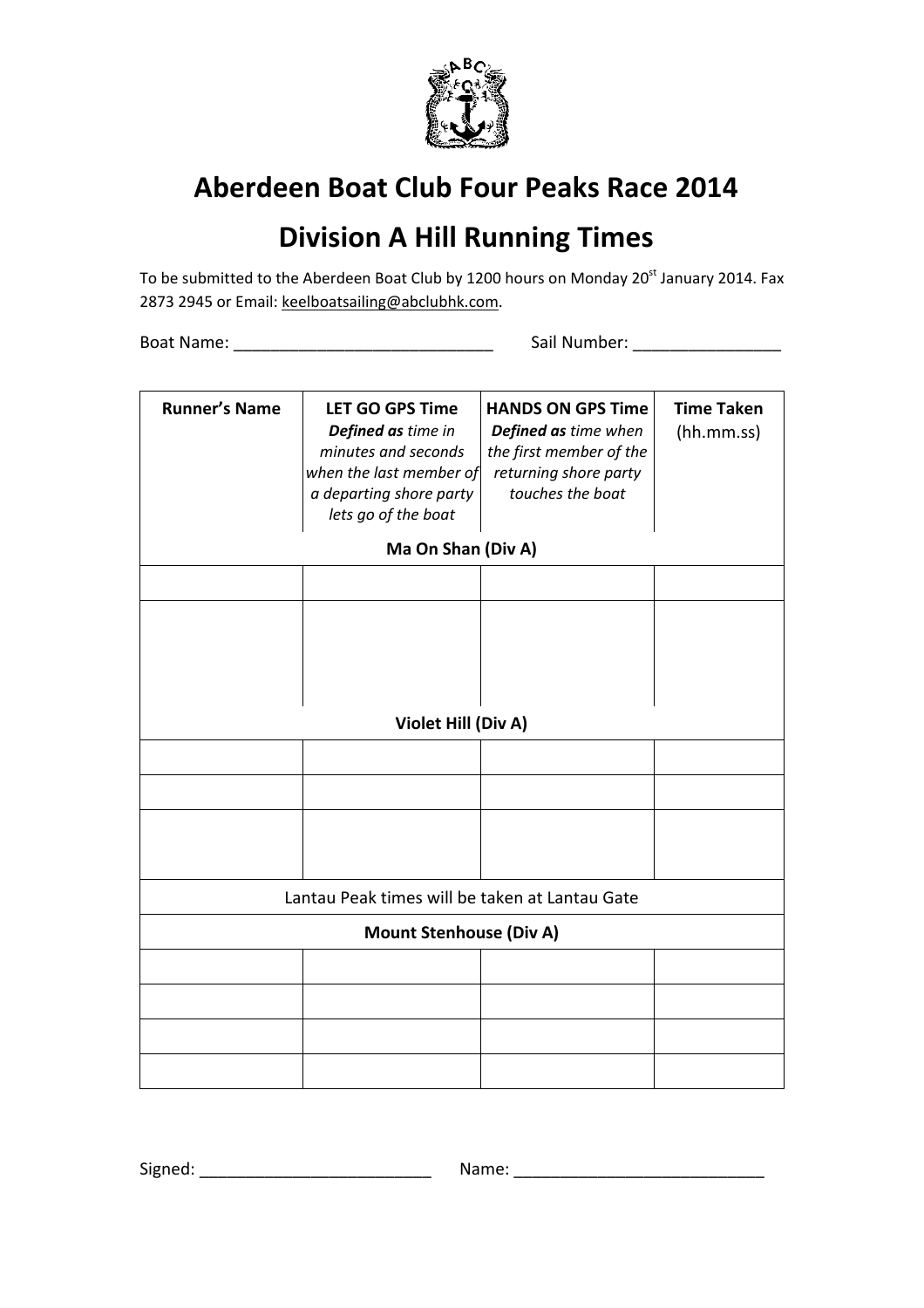

## **Division B Hill Running Times**

To be submitted to the Aberdeen Boat Club by 1200 hours on Monday Monday 20 January 2014. Fax 2873 2945 or Email: keelboatsailing@abclubhk.com.

Boat Name: \_\_\_\_\_\_\_\_\_\_\_\_\_\_\_\_\_\_\_\_\_\_\_\_\_\_\_\_ Sail Number: \_\_\_\_\_\_\_\_\_\_\_\_\_\_\_\_

| <b>Runner's Name</b>                                                   | <b>LET GO GPS Time</b><br><b>Defined as</b> time in minutes <b>Defined as</b> time when<br>and seconds when the last the first member of the<br>member of a departing<br>shore party lets go of the<br>boat | <b>HANDS ON GPS Time</b><br>returning shore party<br>touches the boat | <b>Time Taken</b><br>(hh.mm.ss) |  |  |
|------------------------------------------------------------------------|-------------------------------------------------------------------------------------------------------------------------------------------------------------------------------------------------------------|-----------------------------------------------------------------------|---------------------------------|--|--|
| Lantau Peak times will be taken at Lantau Gate<br>Mt Stenhouse (Div B) |                                                                                                                                                                                                             |                                                                       |                                 |  |  |
|                                                                        |                                                                                                                                                                                                             |                                                                       |                                 |  |  |
|                                                                        |                                                                                                                                                                                                             |                                                                       |                                 |  |  |
|                                                                        |                                                                                                                                                                                                             |                                                                       |                                 |  |  |
|                                                                        |                                                                                                                                                                                                             |                                                                       |                                 |  |  |
|                                                                        |                                                                                                                                                                                                             |                                                                       |                                 |  |  |
| Violet Hill (Div B)                                                    |                                                                                                                                                                                                             |                                                                       |                                 |  |  |
|                                                                        |                                                                                                                                                                                                             |                                                                       |                                 |  |  |
|                                                                        |                                                                                                                                                                                                             |                                                                       |                                 |  |  |
|                                                                        |                                                                                                                                                                                                             |                                                                       |                                 |  |  |
|                                                                        |                                                                                                                                                                                                             |                                                                       |                                 |  |  |
| <b>Peak 300 (Div B)</b>                                                |                                                                                                                                                                                                             |                                                                       |                                 |  |  |
|                                                                        |                                                                                                                                                                                                             |                                                                       |                                 |  |  |
|                                                                        |                                                                                                                                                                                                             |                                                                       |                                 |  |  |
|                                                                        |                                                                                                                                                                                                             |                                                                       |                                 |  |  |
|                                                                        |                                                                                                                                                                                                             |                                                                       |                                 |  |  |

Signed: \_\_\_\_\_\_\_\_\_\_\_\_\_\_\_\_\_\_\_\_\_\_\_\_\_ Name: \_\_\_\_\_\_\_\_\_\_\_\_\_\_\_\_\_\_\_\_\_\_\_\_\_\_\_